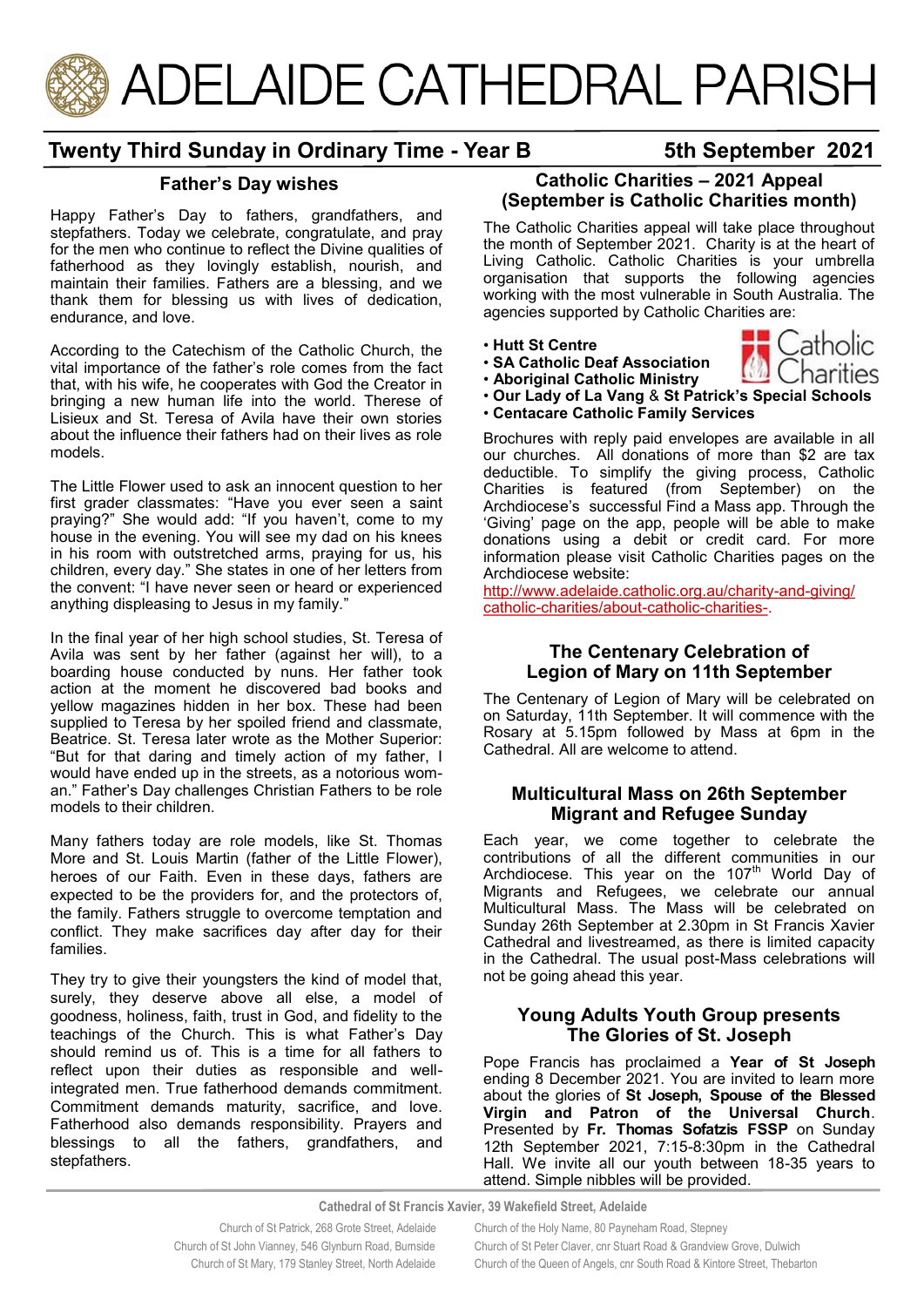| <b>ADELAIDE CATHEDRAL PARISH</b>                                                                                                                                                                                                                                                                                                                                    |                                                                                                       | <b>Worship</b>                                                                                                                                                                                                                                                                                                                                                    |
|---------------------------------------------------------------------------------------------------------------------------------------------------------------------------------------------------------------------------------------------------------------------------------------------------------------------------------------------------------------------|-------------------------------------------------------------------------------------------------------|-------------------------------------------------------------------------------------------------------------------------------------------------------------------------------------------------------------------------------------------------------------------------------------------------------------------------------------------------------------------|
| <b>Administrator</b><br><b>Assistant Administrator</b>                                                                                                                                                                                                                                                                                                              | Archbishop of Adelaide Archbishop Patrick O'Regan<br>Fr Anthoni Adimai SdM<br><b>Fr Peter Rozitis</b> | Entrance Antiphon: You are just, O Lord, and your<br>judgement is right; treat your servant in accord with your<br>merciful love.                                                                                                                                                                                                                                 |
| <b>Latin Mass Chaplain</b>                                                                                                                                                                                                                                                                                                                                          | Fr Michael McCaffrey, FSSP                                                                            | First Reading: Isaiah 35:4-7.                                                                                                                                                                                                                                                                                                                                     |
| Parish Office (across the lawn from the Cathedral)<br>Mon to Fri: 9.30am-4.30pm · 8210 8155<br>39 Wakefield St (corner of Wakefield and King William St)<br>Adelaide SA 5000.<br>Mailing: GPO BOX 1364, Adelaide SA 5001.<br>acp@adelaide.catholic.org.au • www.adelcathparish.org<br>Parish newsletter: www.adelcathparish.org/news-events/<br>weekly-newsletters. |                                                                                                       | Responsorial Psalm: Praise the Lord, my soul!                                                                                                                                                                                                                                                                                                                     |
|                                                                                                                                                                                                                                                                                                                                                                     |                                                                                                       | Second Reading: James 2:1-5.                                                                                                                                                                                                                                                                                                                                      |
|                                                                                                                                                                                                                                                                                                                                                                     |                                                                                                       | Gospel Acclamation: Alleluia, Alleluia! Jesus preached<br>the Good News of the kingdom and healed all who were<br>sick. Alleluia!                                                                                                                                                                                                                                 |
|                                                                                                                                                                                                                                                                                                                                                                     |                                                                                                       | <b>Gospel: Mark 7:31-37.</b>                                                                                                                                                                                                                                                                                                                                      |
| <b>Parish Pastoral Council Chairperson</b>                                                                                                                                                                                                                                                                                                                          |                                                                                                       | Universal Prayer Response: Lord, hear our prayer.                                                                                                                                                                                                                                                                                                                 |
| Dr Bill Griffiths<br><b>Aboriginal Catholic Ministry</b>                                                                                                                                                                                                                                                                                                            | 0488 057 660                                                                                          | Communion Antiphon: Like the deer that yearns for<br>running streams, so my soul is yearning for God, the living<br>God.                                                                                                                                                                                                                                          |
| <b>Otherway Centre</b>                                                                                                                                                                                                                                                                                                                                              | 8362 3185                                                                                             | *******************************                                                                                                                                                                                                                                                                                                                                   |
| <b>Cathedral Parish Music</b>                                                                                                                                                                                                                                                                                                                                       | 8210 8128                                                                                             |                                                                                                                                                                                                                                                                                                                                                                   |
| Any emergency requiring a priest 0417 080 955<br>Pastoral Care: Visitation and Communion can be arranged<br>for parishioners who are ill. Please call the Office: 8210 8155.                                                                                                                                                                                        |                                                                                                       | Next week: Twenty Fourth Sunday in Ordinary time.<br>First Reading: Isaiah 50:5-9.                                                                                                                                                                                                                                                                                |
|                                                                                                                                                                                                                                                                                                                                                                     |                                                                                                       | Second Reading: James 2:14-18.                                                                                                                                                                                                                                                                                                                                    |
|                                                                                                                                                                                                                                                                                                                                                                     |                                                                                                       | <b>Gospel: Mark 8:27-35.</b>                                                                                                                                                                                                                                                                                                                                      |
|                                                                                                                                                                                                                                                                                                                                                                     |                                                                                                       | ********************************                                                                                                                                                                                                                                                                                                                                  |
| <b>Mass Timings</b>                                                                                                                                                                                                                                                                                                                                                 |                                                                                                       | Liturgies & Activities (6th - 12th Sep)                                                                                                                                                                                                                                                                                                                           |
| St. Francis Xavier Cathedral, Adelaide<br><b>Sunday Masses</b><br>Sat: 6pm(Vigil).<br>Sun: 7am, 9am, 11am,<br>2.30pm (African), 6pm.                                                                                                                                                                                                                                |                                                                                                       | Wed Nativity of the Blessed Virgin Mary.<br>St. Peter Claver and Blessed Frederick Ozanam<br>Thu<br><b>Sun</b> Twenty Fourth Sunday in Ordinary time.                                                                                                                                                                                                             |
| <b>Weekday Masses</b>                                                                                                                                                                                                                                                                                                                                               | <b>Mon - Fri</b> : 8am, 12.10pm & 5.45pm.<br>Sat: 8.am, 11.30am.                                      | <b>Prayer Requests</b>                                                                                                                                                                                                                                                                                                                                            |
| <b>Public Holidays</b>                                                                                                                                                                                                                                                                                                                                              | 8am ONLY at the Cathedral.                                                                            | <b>Recently Deceased: Adeline Francisco.</b>                                                                                                                                                                                                                                                                                                                      |
| <b>Confessions</b>                                                                                                                                                                                                                                                                                                                                                  | Mon, Wed, Fri: 11-12 noon, 5-5.30pm.<br>Sat: 12 noon-1pm, 4.30-5.30pm.                                | <b>Deceased Anniversaries:</b>                                                                                                                                                                                                                                                                                                                                    |
| <b>Holy Hour</b>                                                                                                                                                                                                                                                                                                                                                    | Tues: 6.30pm, Fri: 11am.                                                                              | Cathedral: Tadeusz Matejek and Marianna Matejek.                                                                                                                                                                                                                                                                                                                  |
| <b>St Mary's, Lower North Adelaide</b>                                                                                                                                                                                                                                                                                                                              |                                                                                                       | Queen of Angels: Anna Marafioti.<br>St. Mary's: Fran Moore and Georgina Rose Holland.                                                                                                                                                                                                                                                                             |
| Tues and Fri: 8am.<br><b>Sun: 9.30am.</b>                                                                                                                                                                                                                                                                                                                           |                                                                                                       | St. John Vianney/St. Peter Claver: Pierina & Dominico                                                                                                                                                                                                                                                                                                             |
| Queen of Angels, Thebarton<br>Wed: 8.30am.<br>Sat: Confessions: 5.45pm   Vigil: 6pm.<br><b>Sun: 9.30am.</b>                                                                                                                                                                                                                                                         |                                                                                                       | Princi, Padre Athos Righi, Johan Paech, Stan & Ivy Porter,<br>Bart Cummings, Kate Taylor, Nancy & Peg Flannery, Peter<br>& Bill Cousins, Dave Elcombe, Betty Schipp and Frank<br>Bevan.                                                                                                                                                                           |
| <b>St John Vianney, Burnside</b>                                                                                                                                                                                                                                                                                                                                    |                                                                                                       | <b>Prayers Requests for the Sick</b>                                                                                                                                                                                                                                                                                                                              |
| Tues and Thu: Mass: 9am   Confessions: 9.30am.<br>Sun: 9am.                                                                                                                                                                                                                                                                                                         |                                                                                                       | Bruce Palmer, Jacob Dylan, Mary Annie Pereira, Anton<br>Sylvester, Mary Brosnan, James Hann, Alana Roscio,<br>Antonio Romeo, Emily Swan, Angelina Musico, Kevin Healy,<br>Teresita Agravante, Amy Lopez, Anna Fiocco, Cindy<br>Galinato-Bradley, Lydia D'souza, Julie Nelson,<br>Joy<br>Anderson, Leslie Farlam, Bebut & Stella Alquizola and<br>Callum Krotofil. |
| <b>St Peter Claver, Dulwich</b><br>Wed: 9am, Fri: 11am Confessions: 11.30am.<br>Sat: Confessions: 5.30pm   Vigil: 6pm.<br><b>Sun: 11am</b>                                                                                                                                                                                                                          |                                                                                                       |                                                                                                                                                                                                                                                                                                                                                                   |
| <b>Holy Name, Stepney</b><br>Tues: 5pm: Confession and Mass.                                                                                                                                                                                                                                                                                                        |                                                                                                       |                                                                                                                                                                                                                                                                                                                                                                   |
| <b>Sun: 11am.</b>                                                                                                                                                                                                                                                                                                                                                   |                                                                                                       | <b>Safeguarding Children</b><br>Just                                                                                                                                                                                                                                                                                                                              |
| St Datrick Crote Street Adelaide                                                                                                                                                                                                                                                                                                                                    |                                                                                                       | reminder that all<br>children<br>need<br>to<br>be<br>a                                                                                                                                                                                                                                                                                                            |

*St. Patrick, Grote Street, Adelaide* **Sun:** 10.30am (Croatian). 4.00pm (Portuguese) ONLY 1st and 3rd Sunday.

**Please contact the Parish Office for Baptism and Wedding bookings.**

accompanied to and from the toilet, ideally by an adult family member. Kindly ensure that children are supervised by an

adult family member in the carparks at all times.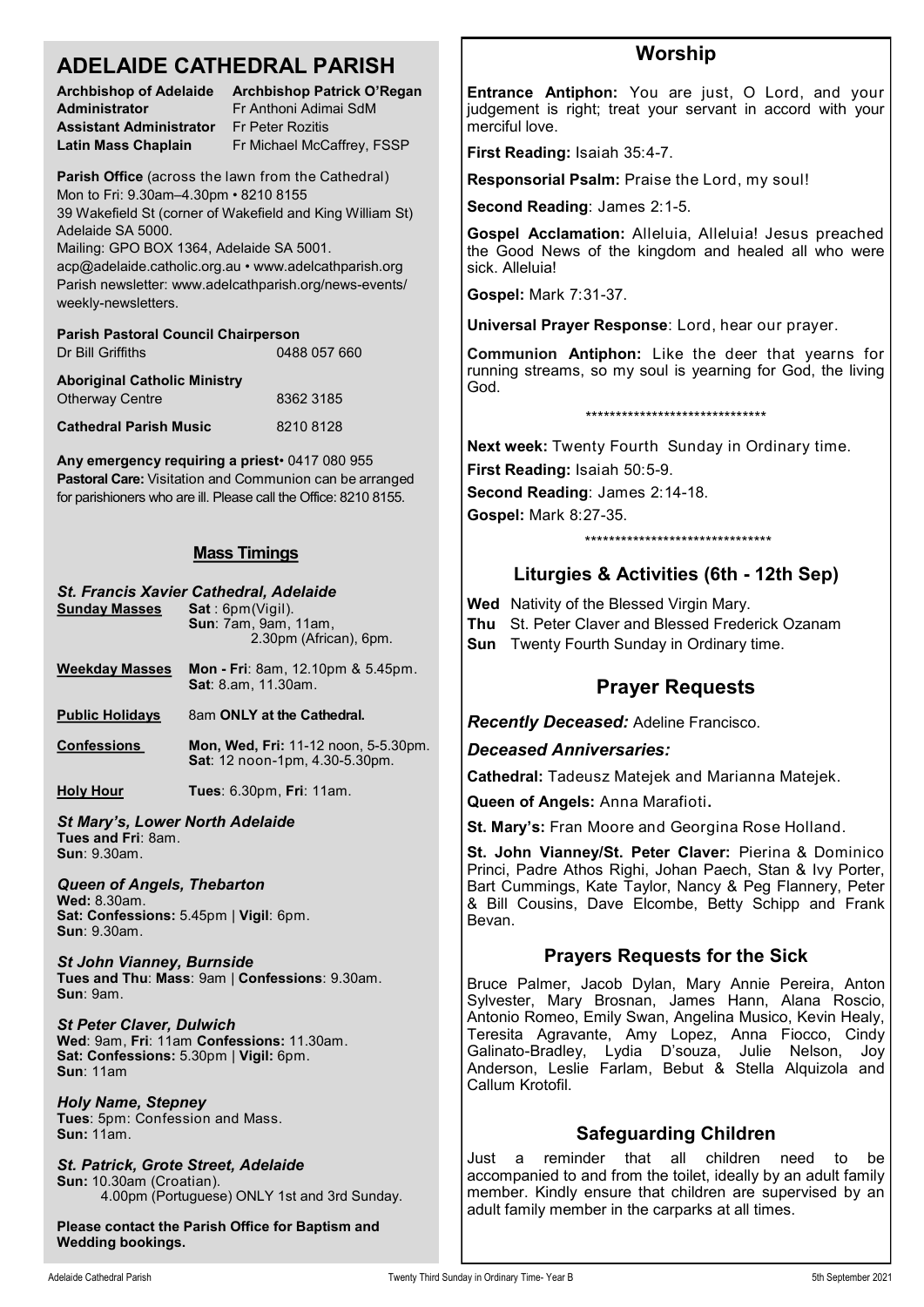# **Adelaide Cathedral Young Adults Group**

The Adelaide Cathedral Young Adults Group invite the Youth of our Parish to join them each week in their Ministry of fellowship. They regularly meet on Sunday evenings and their schedule is as follows:

#### **1st and 3rd Sundays : Choir for 6pm Mass**

**4pm** - Choir Practice **6pm** - Sunday Mass **7pm** - Dinner in Chinatown

#### **2nd and 4th Sundays: Group Meetings**

#### **6pm** - Sunday Mass

**7-8.30pm** - Group gathering in the Cathedral Hall If you are interested to know more about the group and their activities, please contact Samantha David on 0404887964.

### **Catholic Schools Music Festival**

Come along to support and celebrate South Australia's talented youth on one of four evenings at the Adelaide Entertainment Centre Theatre, September 20-23 from 7.30-9.15pm. Each concert will feature soloists, big bands, vocal groups, musicians and a 320-voice upper primary choir. For information on which schools are performing on which nights, visit

<https://www.musicfestival.cesa.catholic.edu.au/home>

Tickets available now through [Ticketek.](https://aus01.safelinks.protection.outlook.com/?url=https%3A%2F%2Fpremier.ticketek.com.au%2Fshows%2Fshow.aspx%3Fsh%3DCSMFEST21&data=04%7C01%7CMonica.Conway%40cesa.catholic.edu.au%7C8bdcd18177ea44005c8c08d967774f0d%7C324d0eab8f464c94aeff237148fb968e%7C0%7C0%7C) Should any performances be cancelled due to COVID, all ticket purchases will be fully refunded.

## **Shopping for the Planet**

Ann Henry has prepared a resource to raise consciousness in order to shop for the planet. The action is an initiative of the Council for Integral Ecology. Click here to find out more details:

[https://adelaide.catholic.org.au/news](https://adelaide.catholic.org.au/news-and-events/season-of-creation)-and-events/season-of-creation For more information contact, Archdiocesan Events on 8210 8220 or via [events@adelaide.catholic.org.au](mailto:events@adelaide.catholic.org.au)

## **Working with Children Check Screening**

It is a requirement for every **regular church volunteer 14 years and older** to have a current WWCC Check. There is no longer an exemption for people who are 80 years and older**. Occasional volunteering does not need a WWWC Clearance.** 

Renewal applications can now be lodged via email as well for your convenience. Please contact the Police Check Volunteer associated with your church to lodge a new/ renewal application:

**St. Francis Xavier's Cathedral/St. Patrick's Church:**  Conrad Fernandez / Susan Wainwright.

**Cathedral African Community:** Clement Kuek

**Queen of Angels:** Bernard Dowd and Maria Iadanza

**Holy Name:** Maria Iadanza (English/Italian) and Fr. Michael McCaffrey (Latin)

**Peter Claver Dulwich:** Deacon Remo Patroni.

**St. John Vianney:** Julie Dow/ Deacon Remo Patroni. **St. Mary's North Adelaide:** Susan Wainwright

Please contact the parish office on **82108155 or email: acp@adelaide.catholic.org.au i**f you need any further information about your local contacts or the process. Thank you for your continued support.

### **Caritas Australia asks for your prayers for humanitarian crises unfolding in Haiti, Lebanon and Afghanistan**

**Haiti** – As you know, the people of the Haiti have been devastated by a 7.2 magnitude earthquake on August 14. Over 1,400 people have died, and thousands more left injured. Homes, churches and schools have been damaged in the quake, and reports indicate that more than 30,000 families have been left homeless. The country also continues to grapple with COVID-19, poverty, and ongoing political instability and violence. There is immediate and urgent need for food, water, shelter, hygiene kits and first aid on the ground.

**Lebanon** – Lebanon has reached boiling point from enduring a series of crises that have been escalating over the past 18 months. Today, the population faces a dire humanitarian crisis with the country rapidly running out of power, water, fuel, medicine and food. Caritas Australia continues to support Caritas Lebanon with both emergency and long-term response.

**Afghanistan** – The Taliban has taken over Afghanistan after the withdrawal of US and western military with more than 393,000 people being forced from their homes & over half this number are children. Half of the population is in urgent need of food, water, shelter and protection. Caritas is supporting through our Asia Regional Appeal.

As the situations in Haiti, Afghanistan and Lebanon deteriorate, you can help to support families caught up in the crises. Please donate to Caritas Australia so that we are able to respond to crises like these and others across the world. Visit: [www.caritas.org.au/afghanistan](http://www.caritas.org.au/afghanistan) or [caritas.org.au/lebanon](https://www.caritas.org.au/caritas.org.au) or call 1800 024 413 toll free to provide much needed support.

### **Applications open for Additional Diocesan Assembly Participants**

Individuals and representatives from communities and groups not already registered for the Diocesan Assembly are invited to apply to be an Assembly participant. Apply online at [www.adelaidediocesanassembly.org/eoi](http://www.adelaidediocesanassembly.org/eoi) by Monday, August 30. Successful applicants will be notified by Friday, September 3. For more information visit [www.adelaidediocesanassembly.org](http://www.adelaidediocesanassembly.org) or contact Sarah Moffatt : [smoffatt@adelaide.catholic.org.au.](mailto:smoffatt@adelaide.catholic.org.au)

# **Worldwide Marriage Encounter Australia Virtual Weekend**

#### *Love one another as I have loved you (John 15:12).*

A weekend of discovery, a lifetime of love. Worldwide Marriage Encounter invites couples, priests, and religious for a virtual marriage encounter weekend to enrich and revitalise your sacrament of service. It allows you to grow in your relationship with your spouse or your community. Contact Julie & Zyg Staszyc for more details M: 0437 388 513, E: [sabookings@wwme.org.au](mailto:sabookings@wwme.org.au?subject=Marriage%20Encounter) or visit: [https://www.wwme.org.au](https://www.wwme.org.au/) 

**Date:** September 10-12, 2021 (Meeting via Zoom)

**Time:** Commencing at 7pm on Friday, September 10 and concluding 4pm Sunday September 12, 2021.